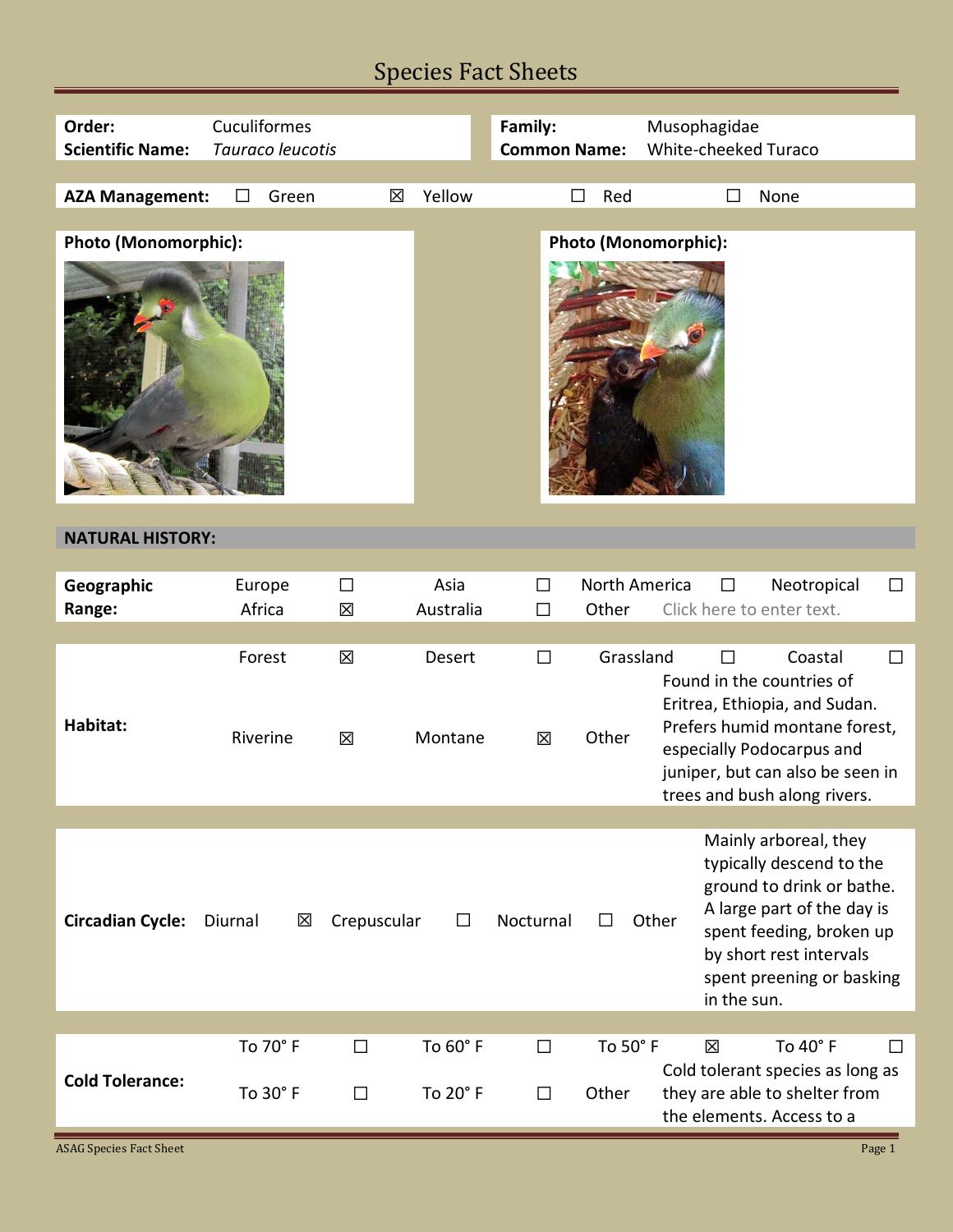## Species Fact Sheets

|                                                                                                                                                                                                                                                    |                     |                  |                                        |                                                                             |                                              |                                            |          | heated shelter during times<br>when temperature drops below<br>50 degrees F for birds<br>maintained outdoors will<br>prevent frostbite and<br>encourage them to maintain<br>activity levels.                                 |        |
|----------------------------------------------------------------------------------------------------------------------------------------------------------------------------------------------------------------------------------------------------|---------------------|------------------|----------------------------------------|-----------------------------------------------------------------------------|----------------------------------------------|--------------------------------------------|----------|------------------------------------------------------------------------------------------------------------------------------------------------------------------------------------------------------------------------------|--------|
|                                                                                                                                                                                                                                                    | To 30° F            | $\Box$           | To 50° F                               |                                                                             | $\Box$                                       | To 70° F                                   |          | To 90° F<br>$\Box$                                                                                                                                                                                                           | 冈      |
| <b>Heat Tolerance:</b>                                                                                                                                                                                                                             | To 110° F           | $\Box$           | Other                                  |                                                                             |                                              | provided they have access to shade.        |          | This species will cool themselves with gular fluttering<br>and are heat tolerant as long as they are not unduly<br>stressed. They can withstand summer temperatures in<br>excess of 95 degrees F with high relative humidity |        |
|                                                                                                                                                                                                                                                    | Frugivore           | 区                | Carnivore                              |                                                                             | П                                            | Piscivore                                  | П        | Insectivore                                                                                                                                                                                                                  | 区      |
| Diet:                                                                                                                                                                                                                                              | Nectivore           | П                | Omnivore                               |                                                                             | П                                            | Folivore                                   | П        | Other (Add Below)                                                                                                                                                                                                            | $\Box$ |
| <b>Captive Dietary Needs:</b><br>Primarily frugivorous, but have been known to take insects, especially during chick rearing. Most captive diets<br>consist of chopped fruit and veggies with a protein source in the form of a commercial pellet. |                     |                  |                                        |                                                                             |                                              |                                            |          |                                                                                                                                                                                                                              |        |
| Life Expectancy in the Wild:                                                                                                                                                                                                                       |                     | Males:           |                                        | Unknown                                                                     |                                              |                                            | Females: | Unknown                                                                                                                                                                                                                      |        |
| <b>Life Expectancy in Captivity:</b>                                                                                                                                                                                                               |                     | Males:           | was 36.                                |                                                                             | MLE is 10.3 years,<br>longest surviving male |                                            | Females: | MLE is 10.3 years,<br>longest surviving female<br>was 34.                                                                                                                                                                    |        |
| <b>BREEDING INFORMATION:</b>                                                                                                                                                                                                                       |                     |                  |                                        |                                                                             |                                              |                                            |          |                                                                                                                                                                                                                              |        |
| <b>Age at Sexual Maturity:</b>                                                                                                                                                                                                                     |                     | Males:           | 1-2 years                              |                                                                             |                                              | Females:                                   |          | 1-2 years                                                                                                                                                                                                                    |        |
| <b>Courtship Displays:</b>                                                                                                                                                                                                                         | precede copulation. |                  |                                        | Chasing, calling, head bobbing, preening, feeding and beak clapping usually |                                              |                                            |          |                                                                                                                                                                                                                              |        |
|                                                                                                                                                                                                                                                    |                     |                  |                                        |                                                                             |                                              |                                            |          |                                                                                                                                                                                                                              |        |
| <b>Nest Site Description:</b>                                                                                                                                                                                                                      |                     |                  | platforms and open fronted nest boxes. |                                                                             |                                              |                                            |          | Flimsy nest consisting of small twigs and sticks. Are known to accept nesting                                                                                                                                                |        |
|                                                                                                                                                                                                                                                    |                     |                  |                                        |                                                                             |                                              |                                            |          |                                                                                                                                                                                                                              |        |
| <b>Clutch Size, Egg Description:</b>                                                                                                                                                                                                               |                     |                  |                                        |                                                                             |                                              | 1-3, but most commonly 2, round white eggs |          |                                                                                                                                                                                                                              |        |
| <b>Incubation Period:</b>                                                                                                                                                                                                                          | 20-23 days          |                  |                                        |                                                                             |                                              | <b>Fledgling Period:</b>                   |          | 25-26 days                                                                                                                                                                                                                   |        |
|                                                                                                                                                                                                                                                    |                     |                  |                                        |                                                                             |                                              |                                            |          |                                                                                                                                                                                                                              |        |
| <b>Parental Care:</b>                                                                                                                                                                                                                              |                     | defend the nest. |                                        |                                                                             |                                              |                                            |          | Both parents share incubation and chick rearing duties. Both parents will guard and                                                                                                                                          |        |